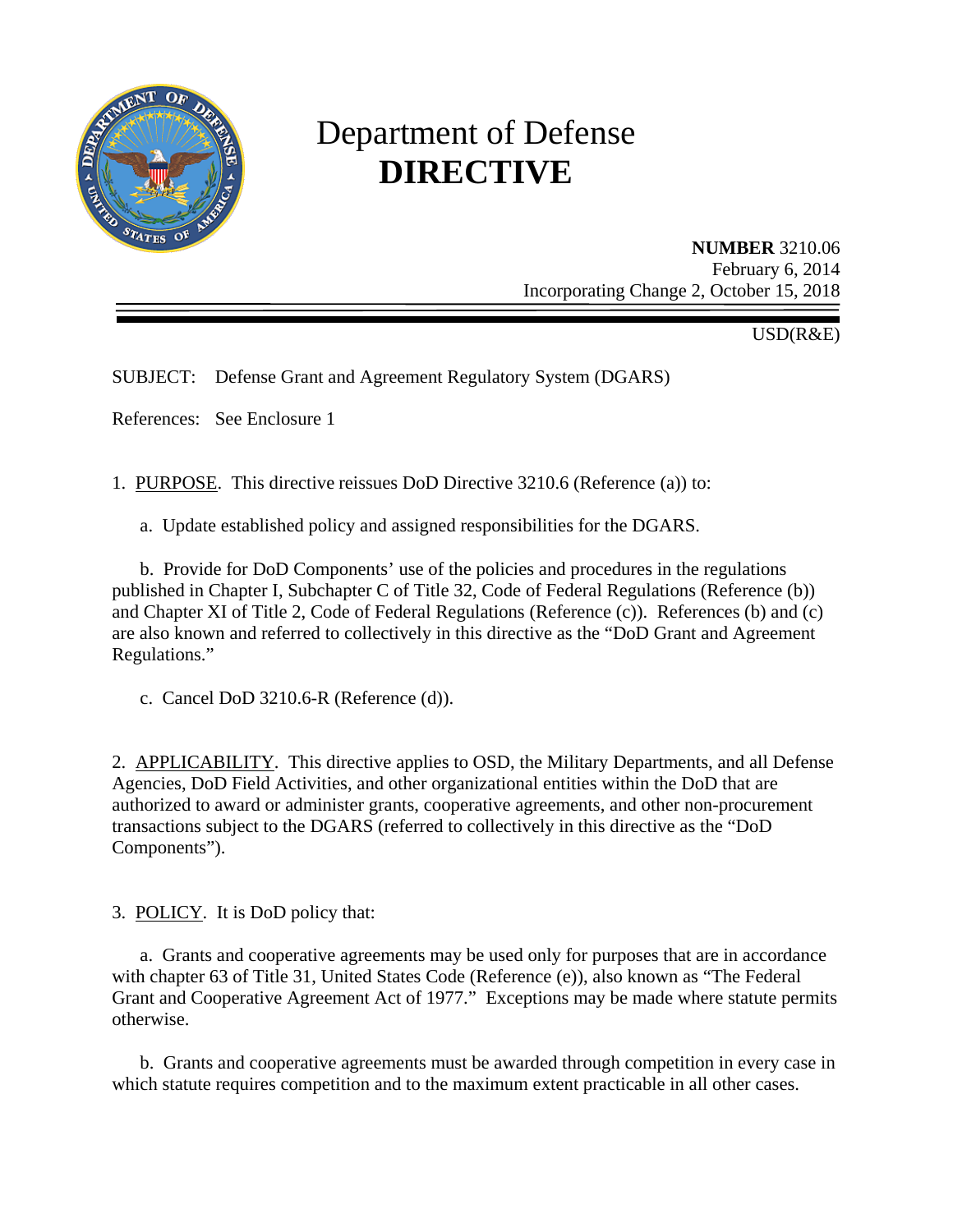c. DoD Components' award and administration of non-procurement transactions subject to the DGARS must be in accordance with all applicable DGARS issuances, including applicable provisions of the DoD Grant and Agreement Regulations.

d. The DGARS will:

(1) Be responsive to DoD needs for efficient program execution, effective program oversight, and proper stewardship of federal funds.

(2) Provide for compliance with relevant statutes and Executive orders and for DoD implementation of applicable guidance, such as circulars of the Office of Management and Budget.

(3) Provide for collection, retention, and dissemination of management and fiscal data related to non-procurement transactions subject to the DGARS to:

(a) Support policy formulation.

(b) Meet Federal Government-wide reporting requirements.

(c) Support the Office of the Inspector General of the Department of Defense in meeting its responsibilities for audit and oversight.

(4) Apply to DoD grants and cooperative agreements. If implementation of statutes, Executive orders, or Federal Government-wide circulars or rulemakings requires the DoD to issue rules or policies applicable to other non-procurement agreements, in addition to grants and cooperative agreements, the DGARS may include the rules or policies. The DGARS must state the applicability of those rules or policies to other non-procurement agreements.

4. RESPONSIBILITIES. See Enclosure 2.

5. RELEASABILITY. Cleared for public release. This directive is available on the Directives Division Website at http://www.esd.whs.mil/DD.

6. SUMMARY OF CHANGE 2. This change reassigns the office of primary responsibility for this directive to the Under Secretary of Defense for Research and Engineering in accordance with the July 13, 2018 Deputy Secretary of Defense Memorandum (Reference (f)).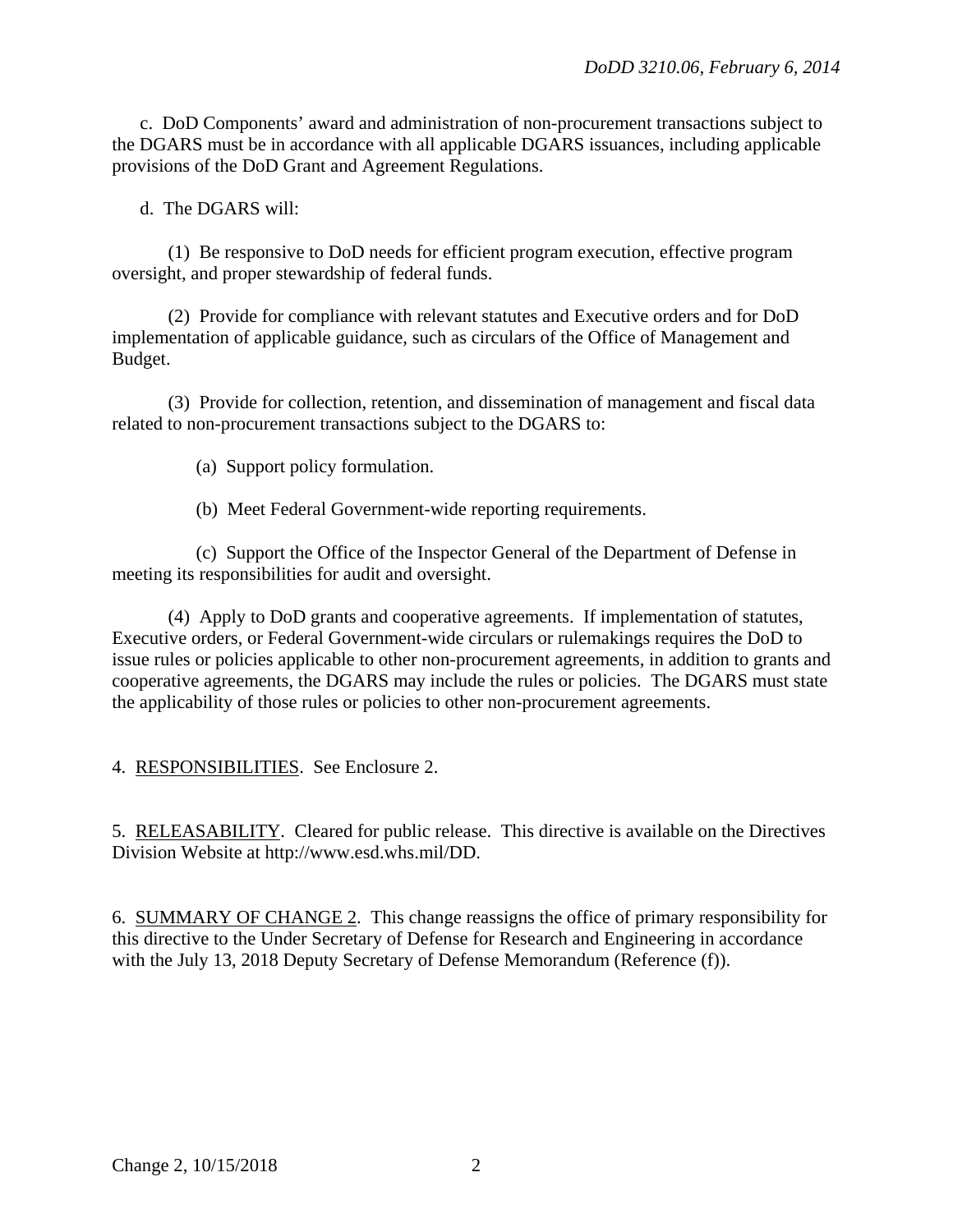7. EFFECTIVE DATE. This directive is effective February 6, 2014.

Christine H. Fox Acting Deputy Secretary of Defense

Enclosures

1. References

2. Responsibilities Glossary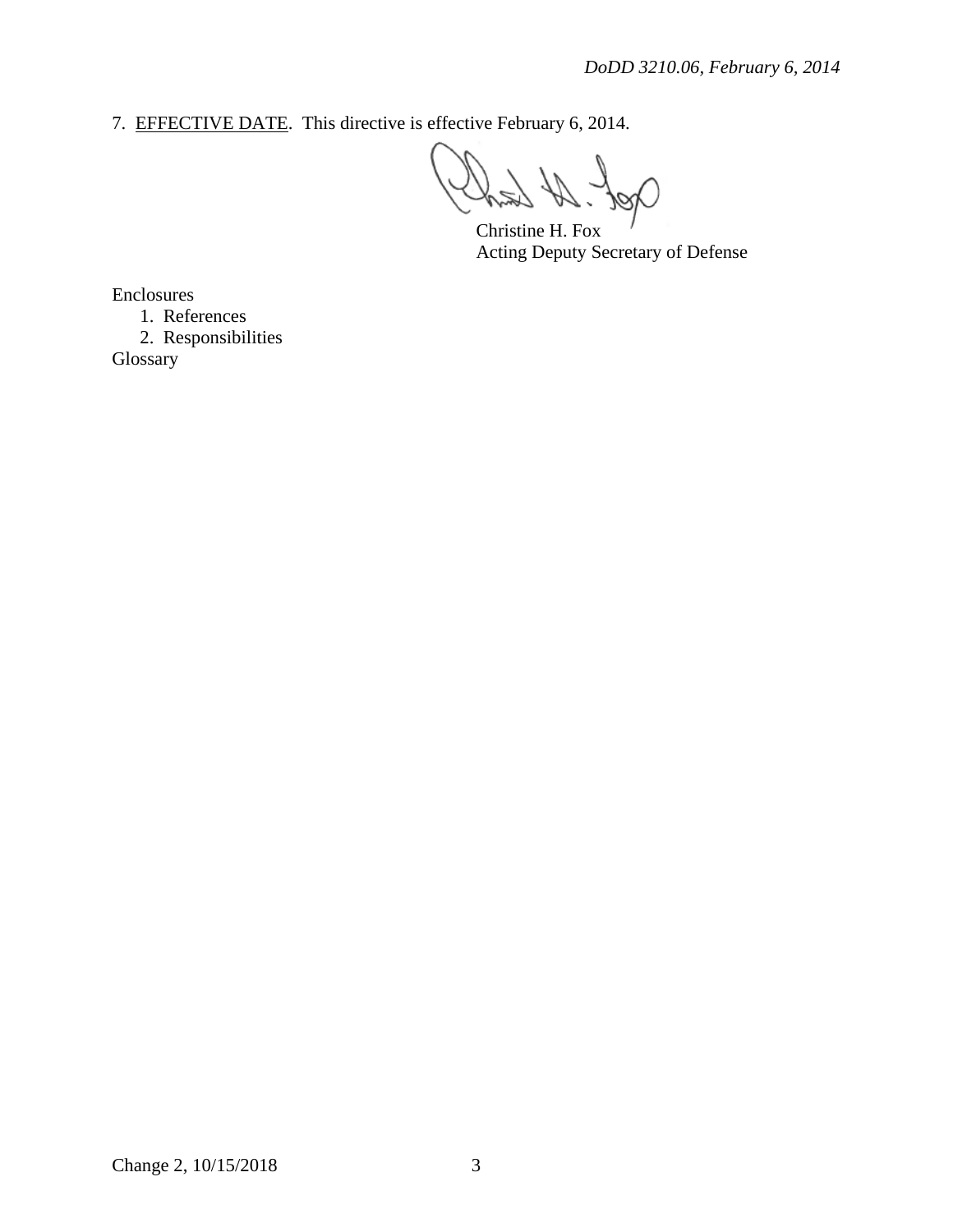## ENCLOSURE 1

### **REFERENCES**

- (a) DoD Directive 3210.6, "Defense Grant and Agreement Regulatory System (DGARS)," December 17, 2003 (hereby cancelled)
- (b) Chapter I, Subchapter C of Title 32, Code of Federal Regulations
- (c) Chapter XI of Title 2, Code of Federal Regulations
- (d) DoD 3210.6-R, "Department of Defense Grant and Agreement Regulations," April 13, 1998, as amended (hereby cancelled)
- (e) Chapter 63 of Title 31, United States Code
- (f) Deputy Secretary of Defense Memorandum, "Establishment of the Office of the Under Secretary of Defense for Research and Engineering and the Office of the Under Secretary of Defense for Acquisition and Sustainment," July 13, 2018
- (g) Title 10, United States Code
- (h) Section 3710a of Title 15, United States Code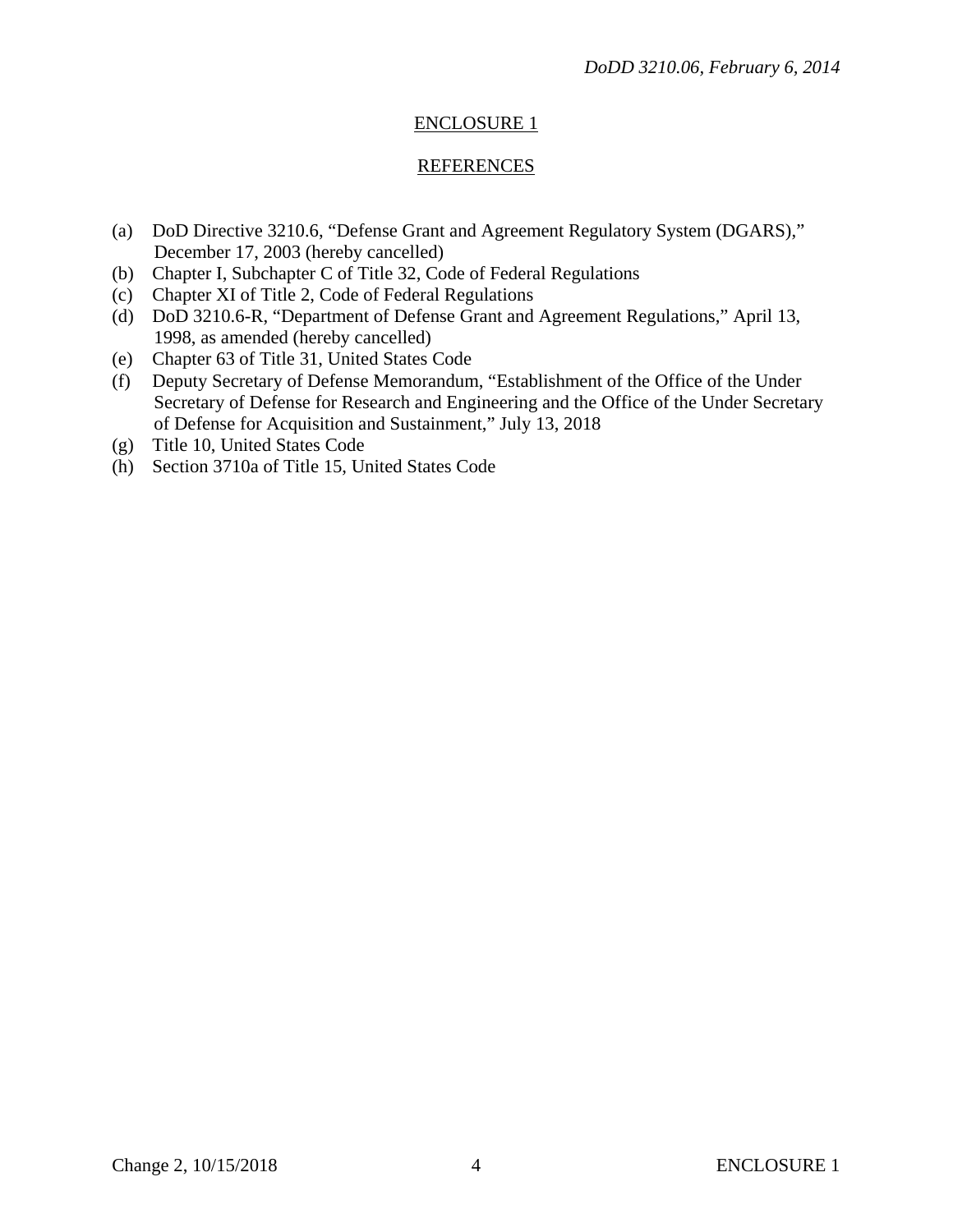## ENCLOSURE 2

## RESPONSIBILITIES

1. ASSISTANT SECRETARY OF DEFENSE FOR RESEARCH AND ENGINEERING (ASD(R&E)). Under the authority, direction, and control of the Under Secretary of Defense for Acquisition, Technology, and Logistics, the ASD(R&E):

a. Develops and implements DGARS policies and procedures through the issuance of the DoD Grant and Agreement Regulations and, as necessary, DoD instructions and other issuances. The ASD(R&E) will coordinate changes to the DoD Grant and Agreement Regulations with the Military Departments and other appropriate DoD Components, in addition to publishing them in the Federal Register.

b. Develops and implements policies and procedures in the DGARS for use of non-procurement transactions other than grants and cooperative agreements that are authorized by section 2371 of Title 10, United States Code (Reference (g)). The ASD(R&E) may include the policies and procedures in the DoD Grant and Agreement Regulations where doing so is appropriate; he or she may otherwise include them in DoD instructions or other issuances. For these purposes, the ASD(R&E) is delegated the authorities and responsibilities of the Secretary of Defense pursuant to section 2371 of Reference (g) as it applies to non-procurement instruments, with the authority to redelegate.

2. OSD AND DoD COMPONENT HEADS. The OSD and DoD Component heads will ensure compliance with the DoD Grant and Agreement Regulations, as published in the Code of Federal Regulations, and other DGARS policies and procedures within their respective Components.

3. SECRETARIES OF THE MILITARY DEPARTMENTS AND DIRECTORS OF THE DEFENSE AGENCIES. The Secretary of the Military Departments and Directors of the Defense Agencies must each:

a. Designate an official who is authorized to coordinate on DGARS provisions for the Component, if the Component uses grants, cooperative agreements, or other non-procurement transactions subject to the DGARS.

b. Provide written notification within 120 days to the  $ASD(R\&E)$  any time that a new official is designated to coordinate on DGARS provisions for the Component in accordance with paragraph 3a of this enclosure.

4. DIRECTORS OF THE DEFENSE AGENCIES. In addition to the responsibilities in section 3 of this enclosure, the Directors of the Defense Agencies are delegated: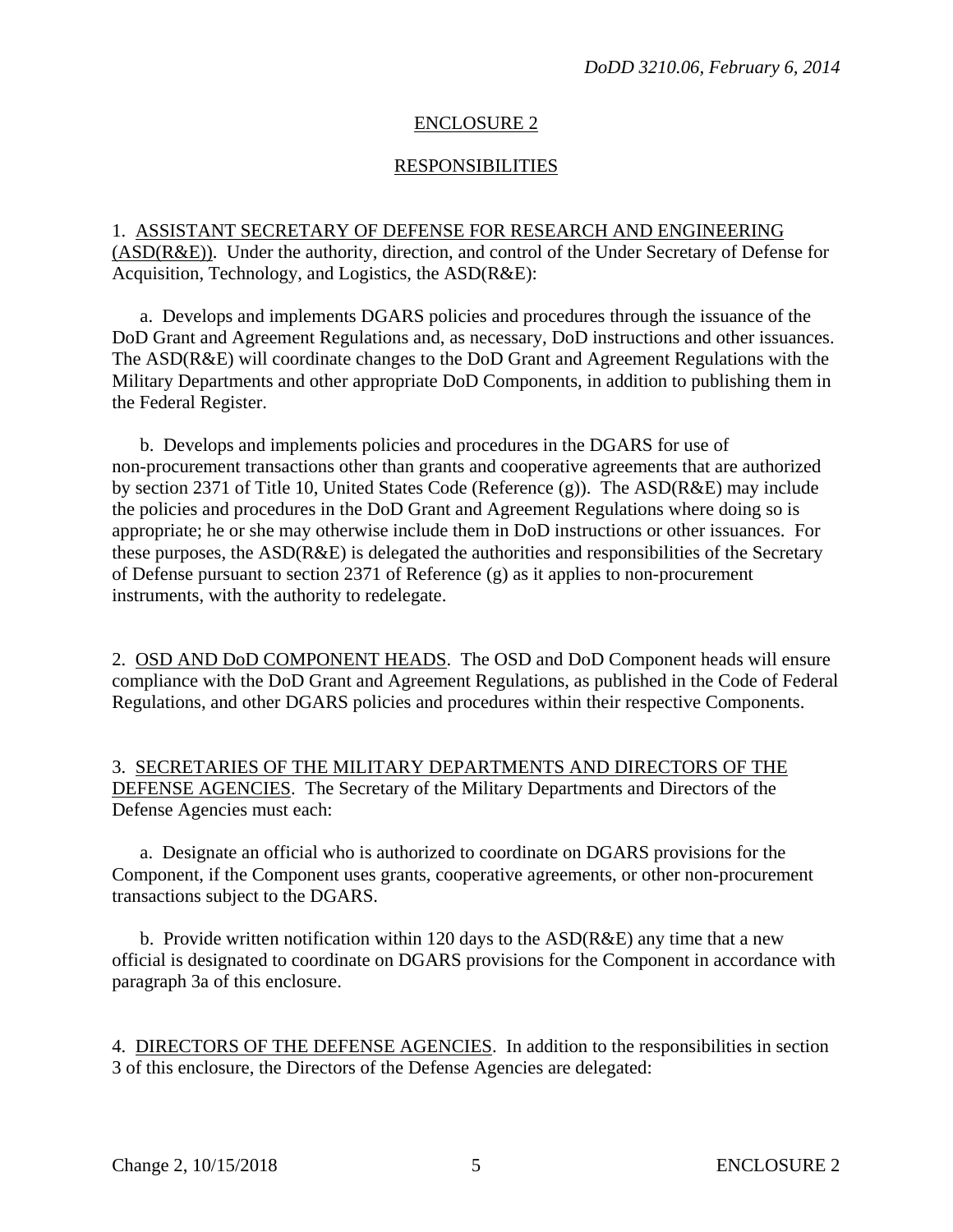a. The authority of the Secretary of Defense pursuant to section 2358 of Reference (g) to perform research and development projects by grant or cooperative agreement.

b. The associated responsibility of the Secretary of Defense pursuant to section 2358 of Reference (g) to determine that a research project or study is of interest to the DoD before using any funds appropriated to the DoD to finance the project or study.